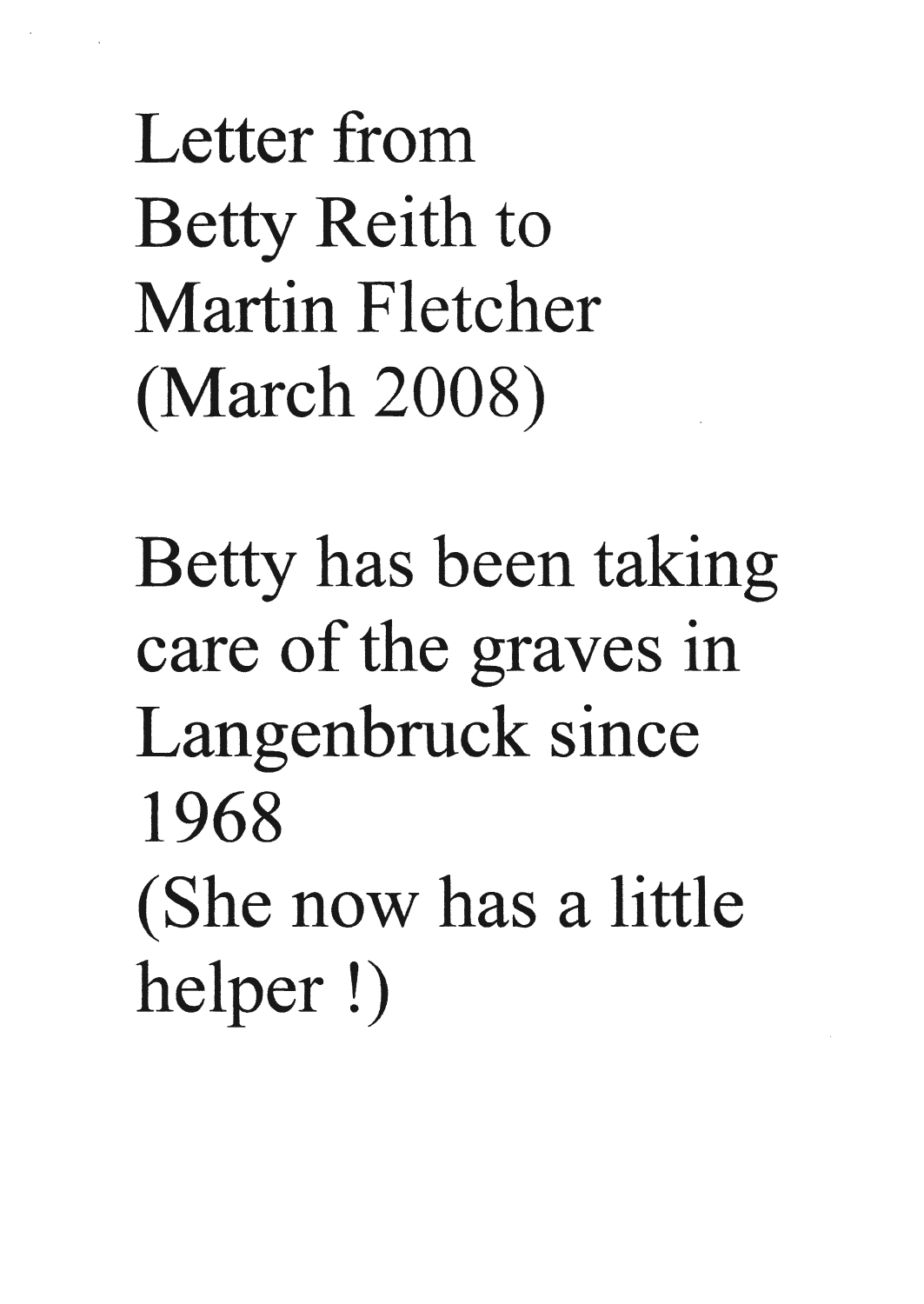Betty Reith  $\overline{a}$  .  $\overline{a}$  . ... Dor. Langenbruck

Martin Fletcher  $7.7 \t{^{8}}$   $^{15.5}$   $^{17}$  $\therefore$  Park,  $L^{\bullet}$  r.  $r_{\gamma}$  , 1

England

Langenbnick im Marz 2008

Dear Martin Fletcher,

I got your adress through Michael Klepmeir.

Since 1968 I have been taking care of the graves in Langenbruck, which were built for the victims of the aeroplane crash. Every 5 years the priest reads out something to remember the victims of this terrible incident.

I just can't understand why this airline used such an old aeroplane to fly with. The passengers just wanted to have a wonderful holiday. Nobody could have known that something terrible would happen...

On August the 9th, 40 years after this incident, there will be another Mass for which you have sent the money. It would be wonderful if you could take part in this ceremony.

In this letter you will also find a copy of the newspaper article from august the 10th 1968 and aswell as some pictures of the cemetery. As you can see on the picture I'm not the only one taking care of the graves.

I would really like to meet you in person one day but if this might not be possible I wish you all the best with this letter.

Sending my regards,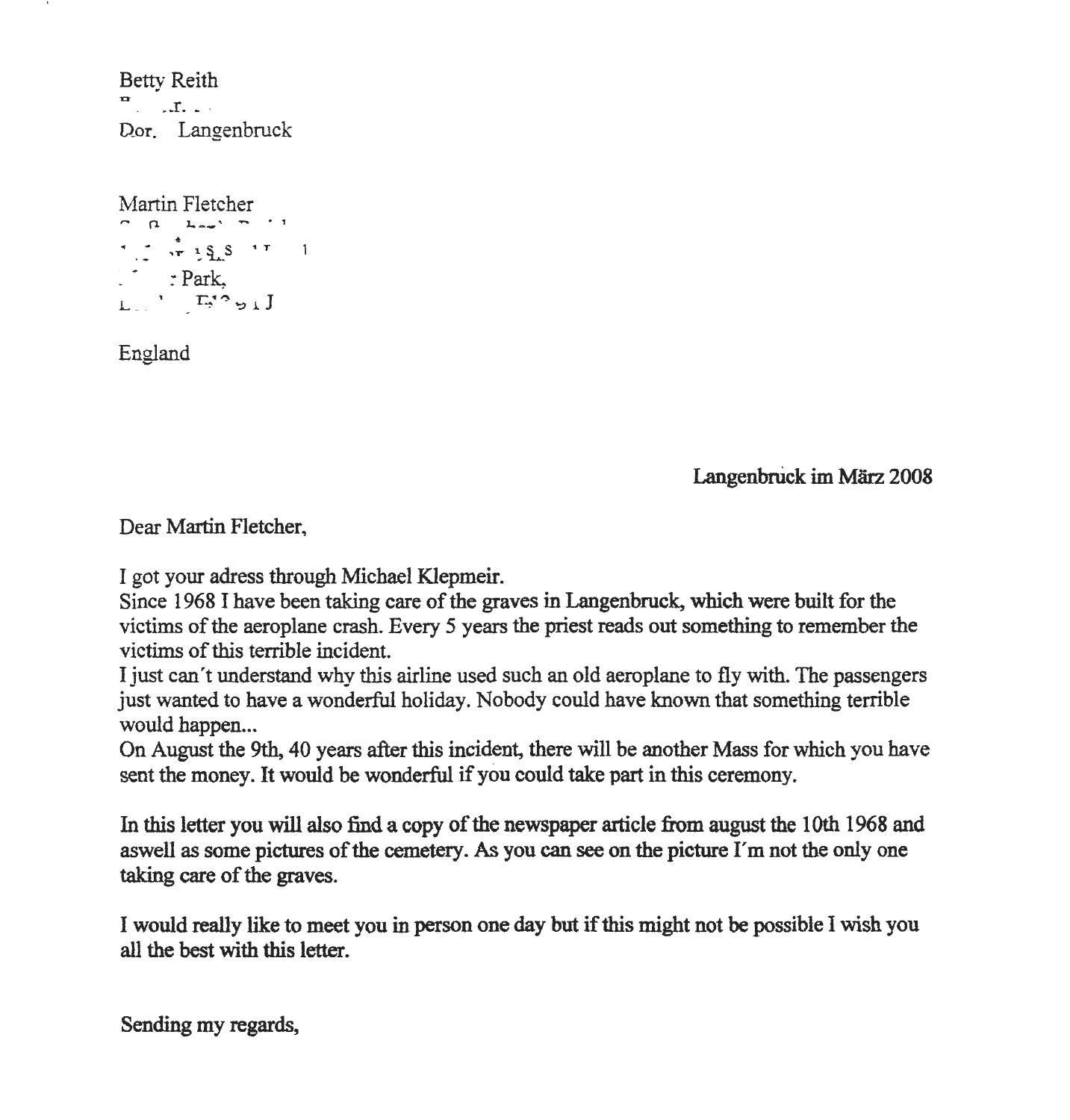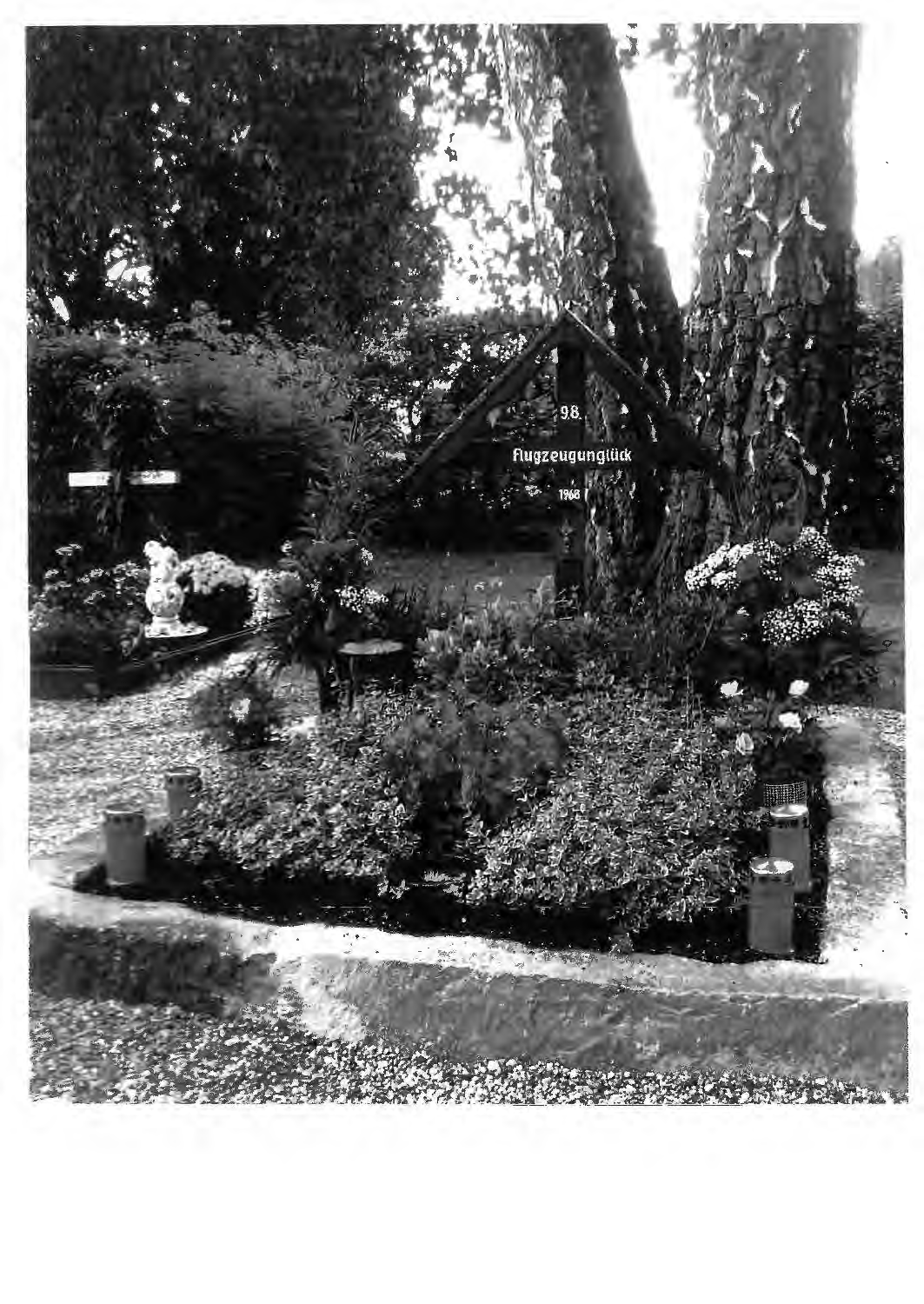## 1968 - 2008 LANGENBRUCK